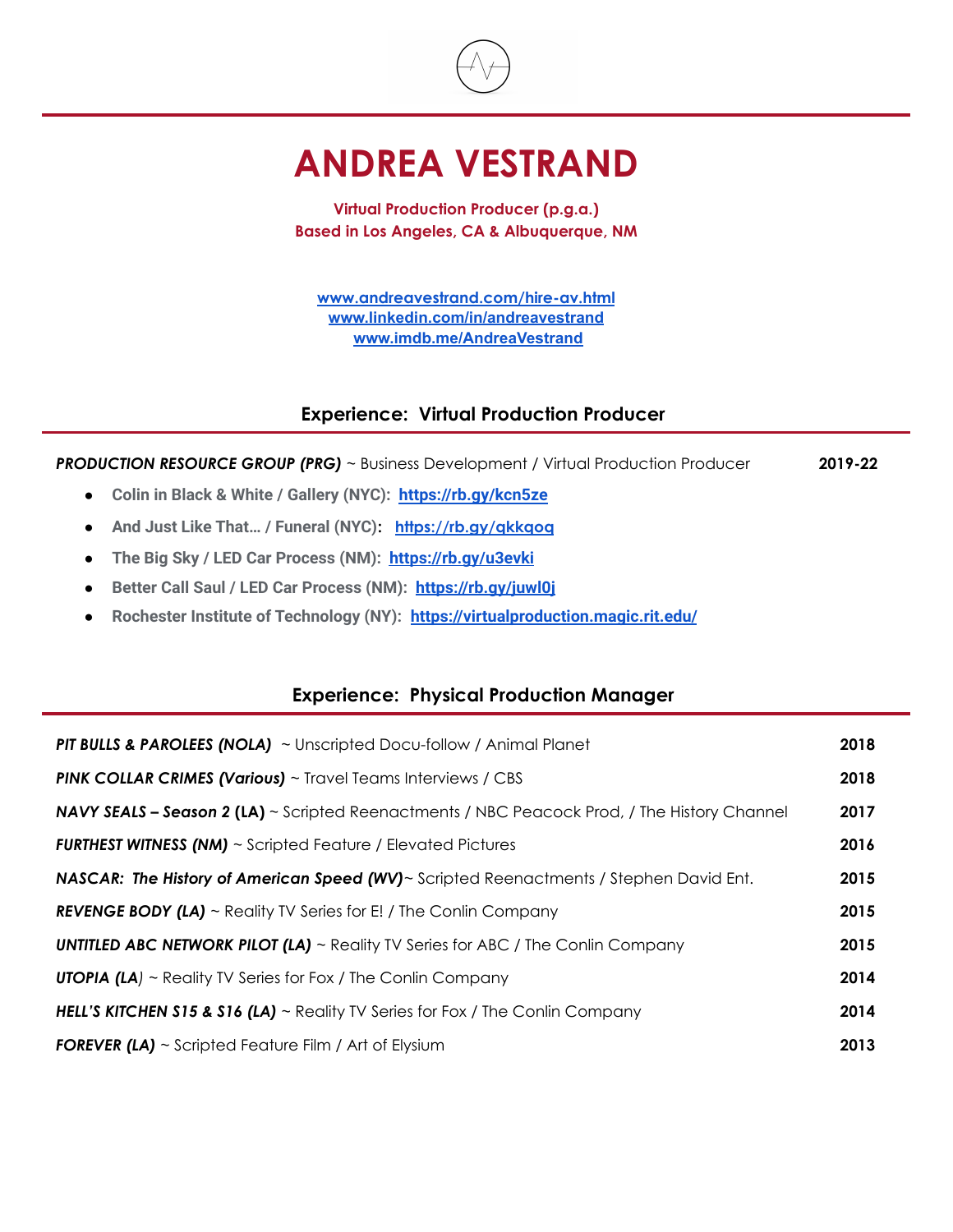# **ANDREA VESTRAND**

**Virtual Production Producer (p.g.a.) Based in Los Angeles, CA & Albuquerque, NM**

## **Experience: Production Coordinator**

| <b>MISS 2059 - Season 2 (LA)</b> $\sim$ Scripted Web-series New Form / Go 90 Saga                       | 2017 |
|---------------------------------------------------------------------------------------------------------|------|
| <b>JUST GETTING STARTED (LA)</b> ~ Addit'l Photography / Scripted Feature Film / Endurance Media        | 2017 |
| <b>HOOD ADJACENT with JAMES DAVIS (LA)</b> ~ Hybrid TV Series / Comedy Central                          | 2017 |
| <b>DROP THE MIC (LA)</b> $\sim$ Unscripted TV Series / Eye Productions / TBS                            | 2017 |
| <b>WAIT TIL NEXT YEAR (MI)</b> $\sim$ Reality Field Coordinator / MTV                                   | 2013 |
| <b>THE UNDERGROUND RAILROAD (FIJI)</b> ~ Scripted Independent Feature Film                              | 2013 |
| <b>MORTAL KOMBAT: LEGACY 2 (LA)</b> ~ Scripted Feature / Warner Bros.                                   | 2013 |
| <b>HONEY 2 (LA)</b> ~ Scripted Feature Film / Universal                                                 | 2012 |
| <b>LIMELIGHT (LA)</b> $\sim$ Scripted MOV Special / Warner Bros.                                        | 2012 |
| <b>TERMINATOR SALVATION (LA)</b> $\sim$ Addit'l Photography $\sim$ Scripted Feature Film / Warner Bros. | 2008 |
| <b>TERMINATOR SALVATION (NM)</b> $\sim 2^{nd}$ Unit $\sim$ Scripted Feature Film / Warner Bros.         | 2007 |

## **Experience: Assistant Production Coordinator**

| <b>HERE COMES THE BOOM (Las Vegas)</b> ~ Scripted Feature Film / Columbia Pictures | 2012 |
|------------------------------------------------------------------------------------|------|
| <b>THE LONE RANGER (NM)</b> $\sim$ Scripted Feature Film / Disney                  | 2013 |
| <b>FAST FIVE (ATL)</b> ~ Scripted Feature Film / Universal                         | 2011 |
| <b>DUE DATE (NM)</b> $\sim$ Scripted Feature Film / Warner Bros.                   | 2010 |
| <b>THE CLIQUE (RI)</b> ~ Scripted Feature Film / Warner Premiere                   | 2008 |
| <b>BREAKING BAD – SEASON 1 (NM)</b> $\sim$ Scripted TV Series Sony Pictures / AMC  | 2008 |

## **Experience: Travel Coordinating**

| <b>MAYANS MC (LA/Mexico)</b> $\sim$ Scripted TV Pilot / FOX/ FX       | 2017 |
|-----------------------------------------------------------------------|------|
| <b>CARPOOL KARAOKE (LA)</b> ~ Unscripted TV Series / CBS/ Apple       | 2017 |
| <b>HONEY 2 (LA)</b> $\sim$ Scripted Feature / Universal               | 2012 |
| <b>THE CLIQUE (CT)</b> $\sim$ Scripted Feature Film / Warner Premiere | 2008 |